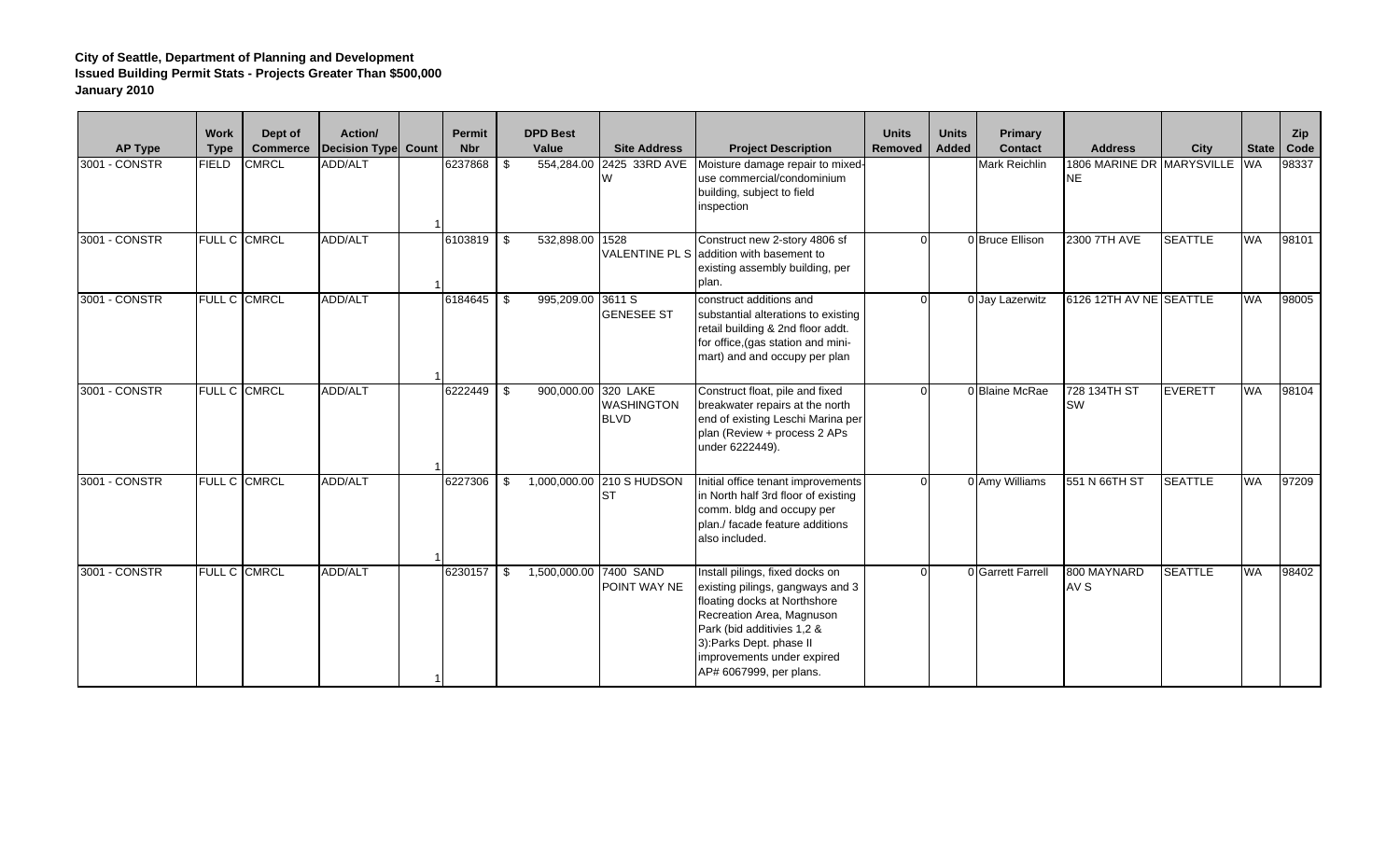| <b>AP Type</b><br>3001 CONSTR<br><b>COMMERCIAL ADD ALT</b><br>3001 - CONSTR | <b>Work</b><br><b>Type</b><br>FULL + INST<br>FULL C SF/D | Dept of<br><b>Commerce</b> | Action/<br>Decision Type Count<br>ADD/ALT<br>ADD/ALT | <b>Permit</b><br><b>Nbr</b><br>6233887<br>6196314 | <b>DPD Best</b><br>Value<br>\$<br>1,000,000.00<br>6,482,391.00<br>\$<br>750,000.00 | <b>Site Address</b><br>4311<br><b>BROOKLYN AVE</b><br><b>NE</b><br><b>737 LAKE</b><br><b>WASHINGTON</b> | <b>Project Description</b><br>Office tenant improvements<br>including bathroom upgrades NE<br>corner 2nd floor of existing<br>comm (University Tower) bldg<br>per plan.<br>Construct additions at 2nd and<br>3rd floors and alterations at all                                                                                                                                                                                                                                                                                                               | <b>Units</b><br>Removed | <b>Units</b><br>Added<br>$\Omega$ | Primary<br><b>Contact</b><br>0 Justin Rabe<br>0 Chuck Moriarty | <b>Address</b><br>925 4TH AVE<br><b>STE 2400</b><br><b>737 LAKE</b><br><b>WASHINGTON</b> | City<br><b>SEATTLE</b><br><b>SEATTLE</b> | State<br><b>WA</b><br><b>WA</b> | Zip<br>Code<br>98104<br>98122 |
|-----------------------------------------------------------------------------|----------------------------------------------------------|----------------------------|------------------------------------------------------|---------------------------------------------------|------------------------------------------------------------------------------------|---------------------------------------------------------------------------------------------------------|--------------------------------------------------------------------------------------------------------------------------------------------------------------------------------------------------------------------------------------------------------------------------------------------------------------------------------------------------------------------------------------------------------------------------------------------------------------------------------------------------------------------------------------------------------------|-------------------------|-----------------------------------|----------------------------------------------------------------|------------------------------------------------------------------------------------------|------------------------------------------|---------------------------------|-------------------------------|
|                                                                             |                                                          |                            |                                                      |                                                   |                                                                                    | <b>BLVD</b>                                                                                             | levels of existing single family<br>residence, per plans.                                                                                                                                                                                                                                                                                                                                                                                                                                                                                                    |                         |                                   |                                                                | <b>BLVD</b>                                                                              |                                          |                                 |                               |
| <b>SINGLE FAMILY ADD ALT</b><br>1004 - MECHANICAL FULL C CMRCL              |                                                          |                            | <b>MECHANICAL</b>                                    | 6231145                                           | 750.000.00<br>2,200,000.00<br>\$                                                   | 1501 PIKE PL                                                                                            | Install (2) fluid coolers, (4) water-<br>to water heat pumps, (2) boilers,<br>(3) expansion tanks, (1)<br>packaged terminal heat pump,<br>(40 water cooled condensing<br>units, (2) roof top A/C units, (4)<br>fan coil units, (8) exhuast fans,<br>(1) supply fan, (2) pressurization<br>fans, (7) VFD's, (23) motorized<br>dampers, (5) fire/smoke<br>dampers, (71) diffusers/grilles,<br>(10) louvers and misc. ductwork<br>and new fuel oil fill station with<br>piping, relocate (2) exhaust fans,<br>(2) condensing units and (1) a/c<br>unit per plan |                         | $\Omega$                          | Darla Doll                                                     | 7717 DETROIT<br><b>AVE SW</b>                                                            | <b>SEATTLE</b>                           | <b>WA</b>                       | 98104                         |
| <b>MECHANICAL ONLY</b><br>3001 - CONSTR                                     |                                                          | <b>FULL C CMRCL</b>        | <b>NEW</b>                                           | 6145773                                           | 2,200,000.00<br>\$                                                                 | <b>ST</b>                                                                                               | 41,601,435.00 4219 S OTHELLO Phase III of III for construction of<br>mixed use building, structural &<br>architectural completion, and<br>occupy per plan.                                                                                                                                                                                                                                                                                                                                                                                                   |                         |                                   | 351 Brad Hinthorne                                             | 810 3RD AVENUE SEATTLE<br>#220                                                           |                                          | <b>WA</b>                       | 98104                         |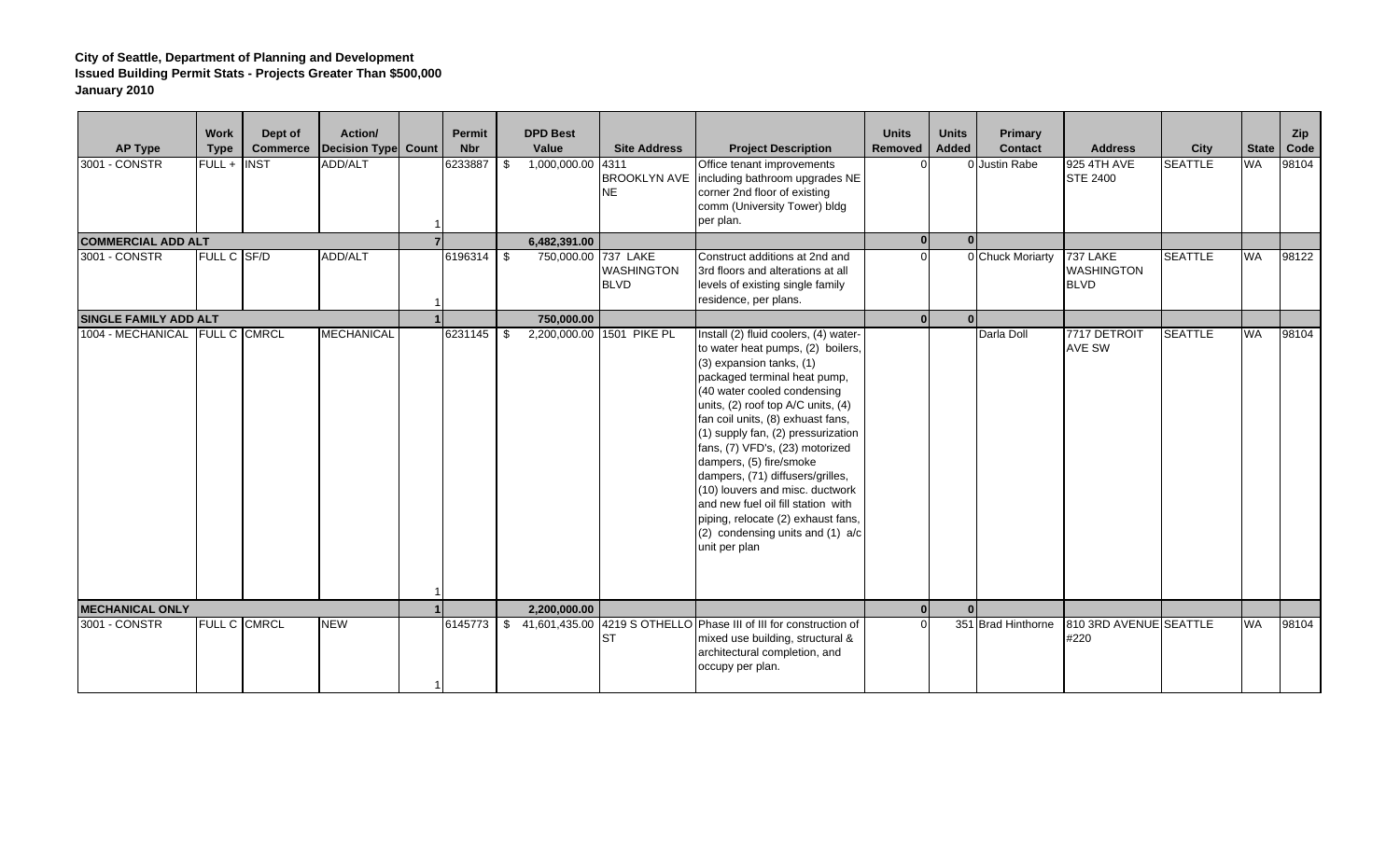| <b>AP Type</b>           | <b>Work</b><br><b>Type</b> | Dept of<br><b>Commerce</b> | Action/<br><b>Decision Type Count</b> | <b>Permit</b><br><b>Nbr</b> |      | <b>DPD Best</b><br>Value | <b>Site Address</b>                            | <b>Project Description</b>                                                                                                                                                                                                                                     | <b>Units</b><br><b>Removed</b> | <b>Units</b><br><b>Added</b> | Primary<br><b>Contact</b> | <b>Address</b>                          | City            | <b>State</b> | Zip<br>Code |
|--------------------------|----------------------------|----------------------------|---------------------------------------|-----------------------------|------|--------------------------|------------------------------------------------|----------------------------------------------------------------------------------------------------------------------------------------------------------------------------------------------------------------------------------------------------------------|--------------------------------|------------------------------|---------------------------|-----------------------------------------|-----------------|--------------|-------------|
| 3001 - CONSTR            |                            | FULL C CMRCL               | <b>NEW</b>                            | 6168969                     | \$   |                          | 8,703,570.00 8124 RAINIER<br>AVE S             | Construct a four story mixed use<br>bldg w/71 residential apartment<br>units, approx 4,000sf of<br>commercial space at ground<br>level & parking for approx 66<br>vehicles in a basement parking<br>garage, and 8 vehicles in a<br>ground level parking garage |                                |                              | 69 Scot Starr             | 911 WESTERN<br>AV #200                  | <b>SEATTLE</b>  | WA           | 98104       |
| 3001 - CONSTR            |                            | <b>FULL C CMRCL</b>        | <b>NEW</b>                            | 6174708                     |      | \$20,422,100.00          | 4550 38TH AVE<br><b>SW</b>                     | Phase II of II to establish use<br>and construct a new mixed-use<br>structure / structural and<br>architectural completion, occupy<br>per plan.                                                                                                                |                                |                              | 200 Susan Busch           | <b>10801 MAIN ST</b>                    | <b>BELLEVUE</b> | WA           | 98004       |
| 3001 - CONSTR            | <b>FULL C INST</b>         |                            | <b>NEW</b>                            | 6176731                     |      |                          | \$ 12,800,000.00 5350 TALLMAN<br><b>AVE NW</b> | Phase II of II to establish use as<br>a medical office building<br>(swedish) and construct<br>commercial<br>building/Architechural completion<br>and occupy per plan.<br>Mechanical Included                                                                   |                                |                              | 0 Gil Jaffe               | 1420 5TH<br><b>AVENUE SUITE</b><br>2400 | <b>SEATTLE</b>  | WA           | 98101       |
| <b>NEW COMMERCIAL</b>    |                            |                            |                                       |                             |      | 83,527,105.00            |                                                |                                                                                                                                                                                                                                                                |                                | 620                          |                           |                                         |                 |              |             |
| 3001 - CONSTR            | FULL C MF                  |                            | <b>NEW</b>                            | 6114843                     | - \$ |                          | 563,577.00 4118 ML KING<br>JR WAY S            | Construct associate (reviews and<br>processing for 10 A/Ps uner<br>6111428)                                                                                                                                                                                    |                                |                              | 6 Ann Williamson          | 5512 1ST AVE NE SEATTLE                 |                 | <b>WA</b>    | 98105       |
| 3001 - CONSTR            | FULL C MF                  |                            | <b>NEW</b>                            | 6220689                     | \$   |                          |                                                | 7,610,531.00 140 23RD AVE S Construct 4-story mix use<br>building with ground floor<br>commercial and parking garage<br>and occupy per plan                                                                                                                    |                                |                              | 51 Brittani Ard           |                                         |                 |              |             |
| <b>NEW MULTI FAMILY</b>  |                            |                            |                                       |                             |      | 8,174,108.00             |                                                |                                                                                                                                                                                                                                                                |                                | 57                           |                           |                                         |                 |              |             |
| 3001 - CONSTR            | FULL + SF/D                |                            | <b>NEW</b>                            | 6189798 \$                  |      | 604,635.00 3719 E        | <b>GARFIELD ST</b>                             | Establish use as single family<br>residence and construct new one<br>family dwelling with attached<br>garage per plan                                                                                                                                          |                                |                              | 1 Kyle Clark              | 4111 E MADISON SEATTLE<br>IST           |                 | <b>WA</b>    | 98112       |
| 3001 - CONSTR            | FULL C SF/D                |                            | <b>NEW</b>                            | 6073338                     | l Si |                          | 533,630.00 940 26TH AVE S                      | Establish and construct new<br>SFR w/ basement and attached<br>garage, per plan.                                                                                                                                                                               |                                |                              | 0 Jacob Young             | 3219 35TH AVE<br>W                      | <b>SEATTLE</b>  | <b>WA</b>    | 98199       |
| <b>NEW SINGLE FAMILY</b> |                            |                            |                                       |                             |      | 1.138.265.00             |                                                |                                                                                                                                                                                                                                                                |                                |                              |                           |                                         |                 |              |             |